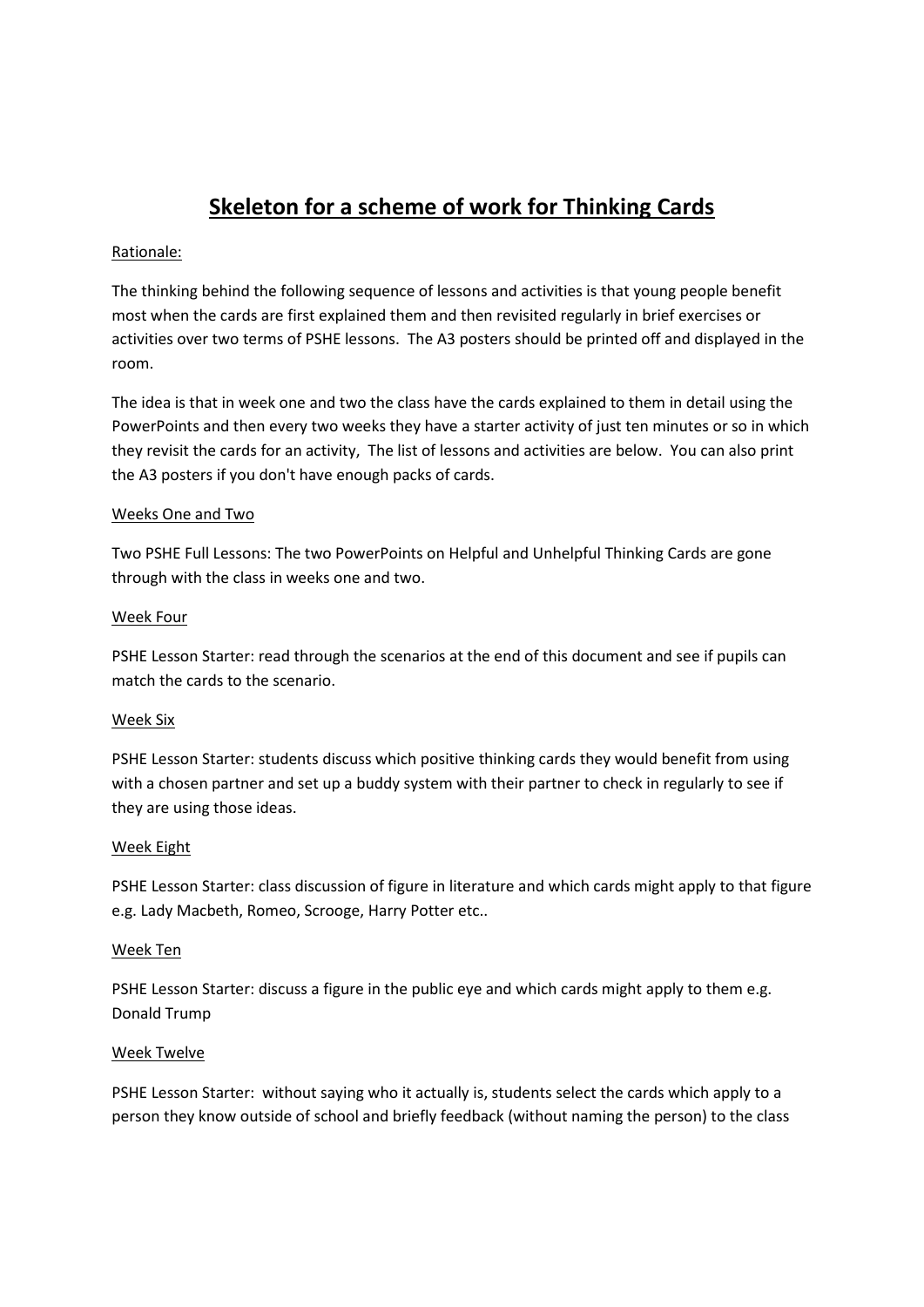### Week Fourteen

Lesson Starter: students identify which cards would have applied to them at point when they were younger, and feedback to class

#### Week Sixteen

Lesson Starter: which cards would students create to add to the pack

### Week Eighteen

Lesson Starter: what cards would students tell a child of their own (if they have one in the future) were the most important in life.

### Week Twenty

Lesson Starter: you're going to a party on your own. You're going to meet people you don't know, which cards would matter most in that situation?

### Week Twenty Two

PSHE Lesson Starter: Class discussion, what have we got from the cards, how useful are they, how might you use them in school. e.g. when approaching exams

## **Thinking Cards Scenarios**

## **Instructions for the Teacher:**

**Read each scenarios and see which cards the pupils would associate with each scenario. A suggested card is given above each scenario but in scenario more than one card may apply.** 

Mind reading

John could see she was sad. He knew she didn't want to be stood there talking to him it was plain for anyone to see.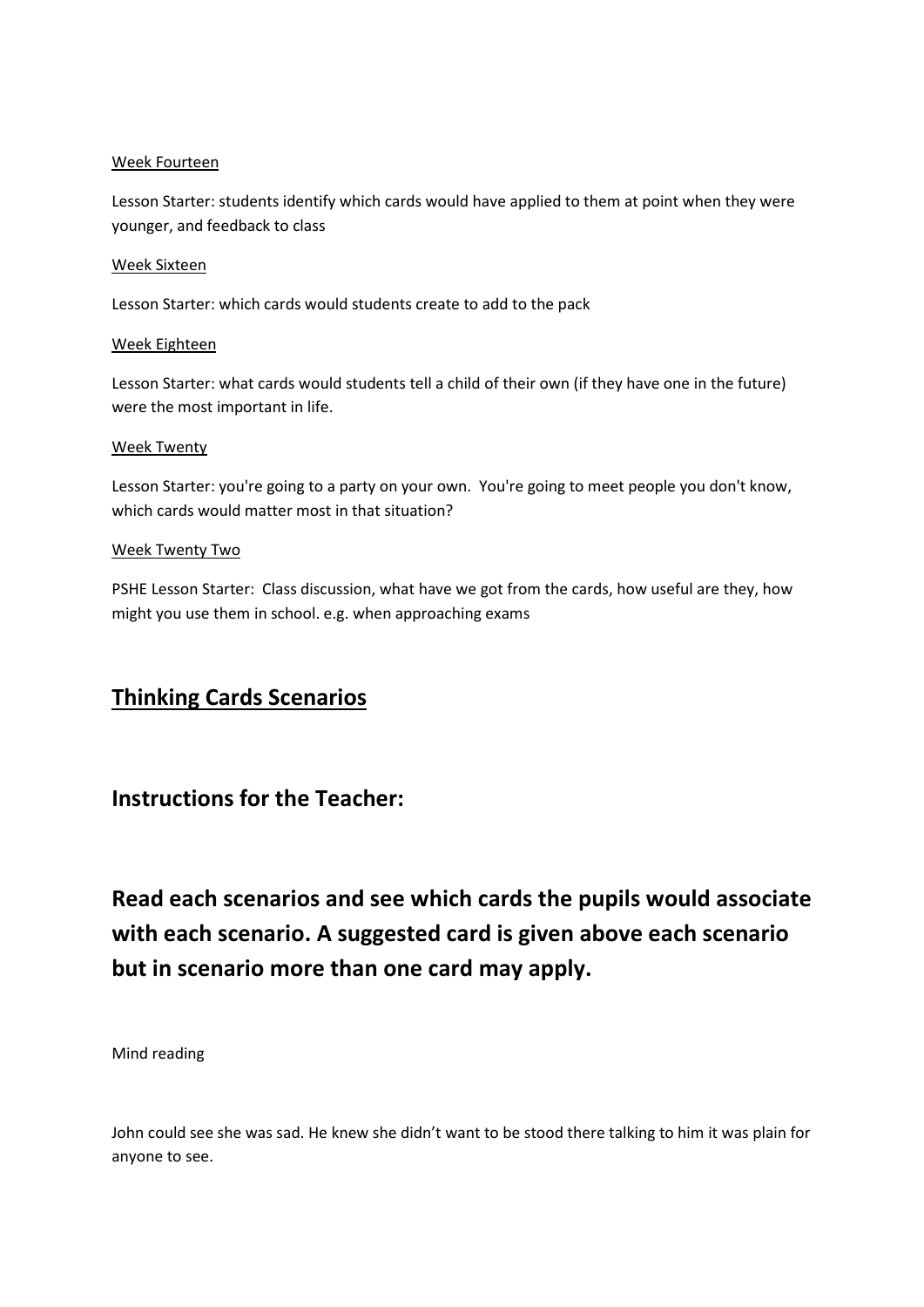Jumping to conclusions

She had been waiting for his phone call now for more than an hour. He hadn't phoned her when he had promised too. He was seeing someone else. The idea popped into her head and she knew it was true, it was the only possible explanation.

Stuck in the Future

He wanted to plan a party for his birthday but what was the point. He knew that it would be a wasted effort; nobody would want to come.

All or Nothing/Generalizing

It was ruined. The dress that she had bought specially for the evening had been caught on a nail sticking out from a fence she had walked past. She looked down and could see the trailing thread. Everyone would notice. And now the whole evening was spoiled. She would feel embarrassed and stupid. She lost all desire to go and wanted to turn round and walk back home. She could feel the tears welling up in her eyes.

Blame Me

Mum was crying. Her work had asked her to do longer hours and they weren't going to give her any more money. Inside he knew that he should be older. If he were older then he could get a job and bring home some money then Mum wouldn't be crying; in a way her new it was his fault that he couldn't do more to help her.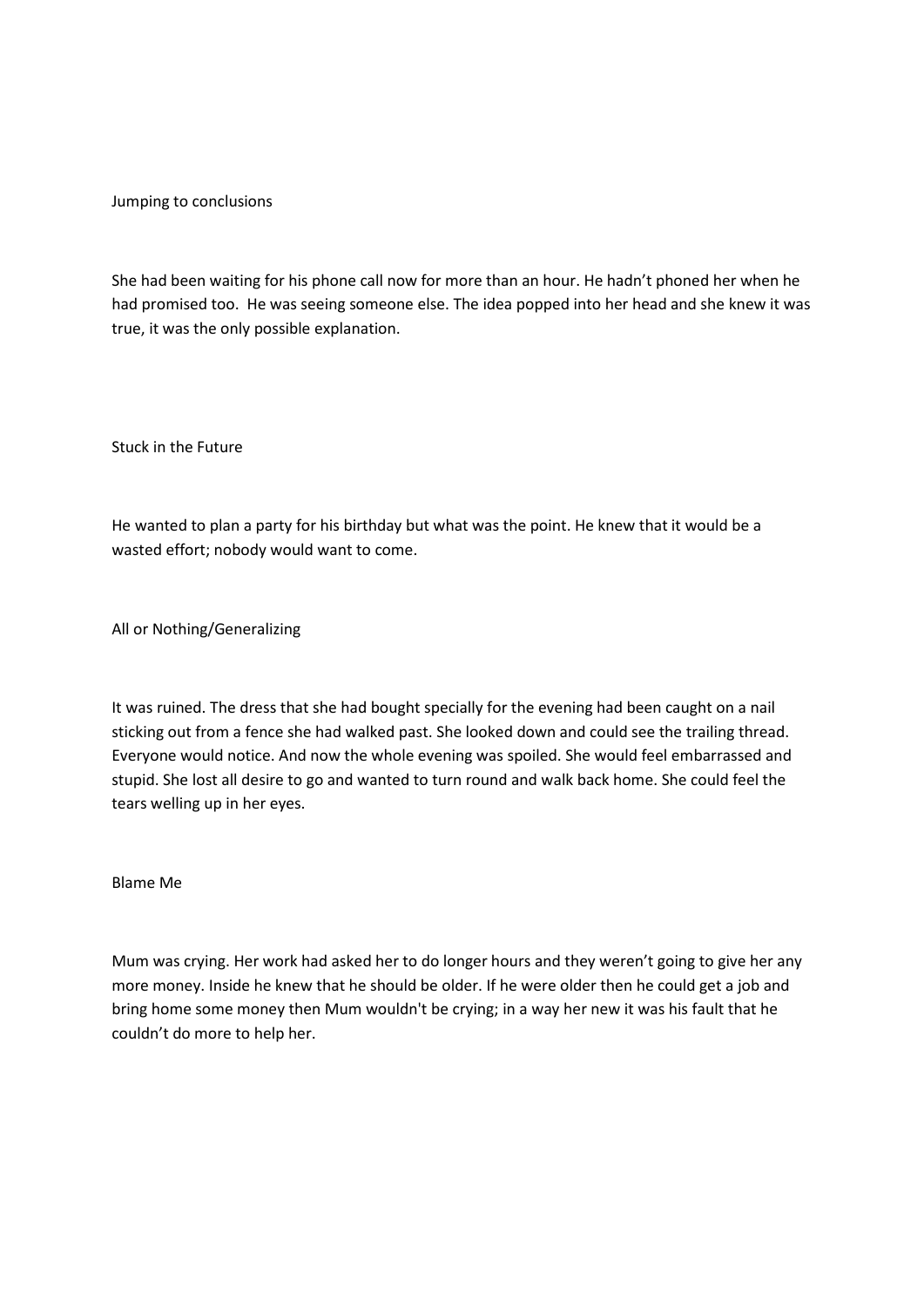Nothing Can Change

I was talking to my friends and badly wanted to tell them about something funny which had happened to me on the way to meeting them. I was ringing myself in knots inside trying to sum up the courage to say what had happened. I should be able to do this kind of thing really easily. Other people were really funny and I knew I should be. I knew that being funny was something I couldn't do. It made me upset to think that other people could be funny but I couldn't - I really wanted to be popular.

#### Kick/keep

She was only saying to try and make me feel better. I know I've got a funny nose and my ears are too big. How could I possibly be good-looking? Why can't she just be honest with me?

Trash Talk

I'm hopeless. I've studied really, really hard and all I got was a B. Rubbish, complete rubbish.

#### Snowballing

Why was I so stupid. Leaving that ridiculous message on his answerphone. Now he's going to think I'm complete fool and he won't want to see me any more. Not only that, he'll probably tell this all his friends what a moron I am. He will tell James and James will put it up on Facebook. Arghh!! It's a nightmare. I'm not going to school tomorrow.

#### Magnifying

Last year's winner of the X factor! Of course I know who it was. Why couldn't I remember at the time? She looked at me like I was stupid. I am; completely stupid. She laughed. She must think I'm ridiculous now. I'm so ashamed. I can't bear to talk to her again. I shall avoid her at lunch tomorrow.